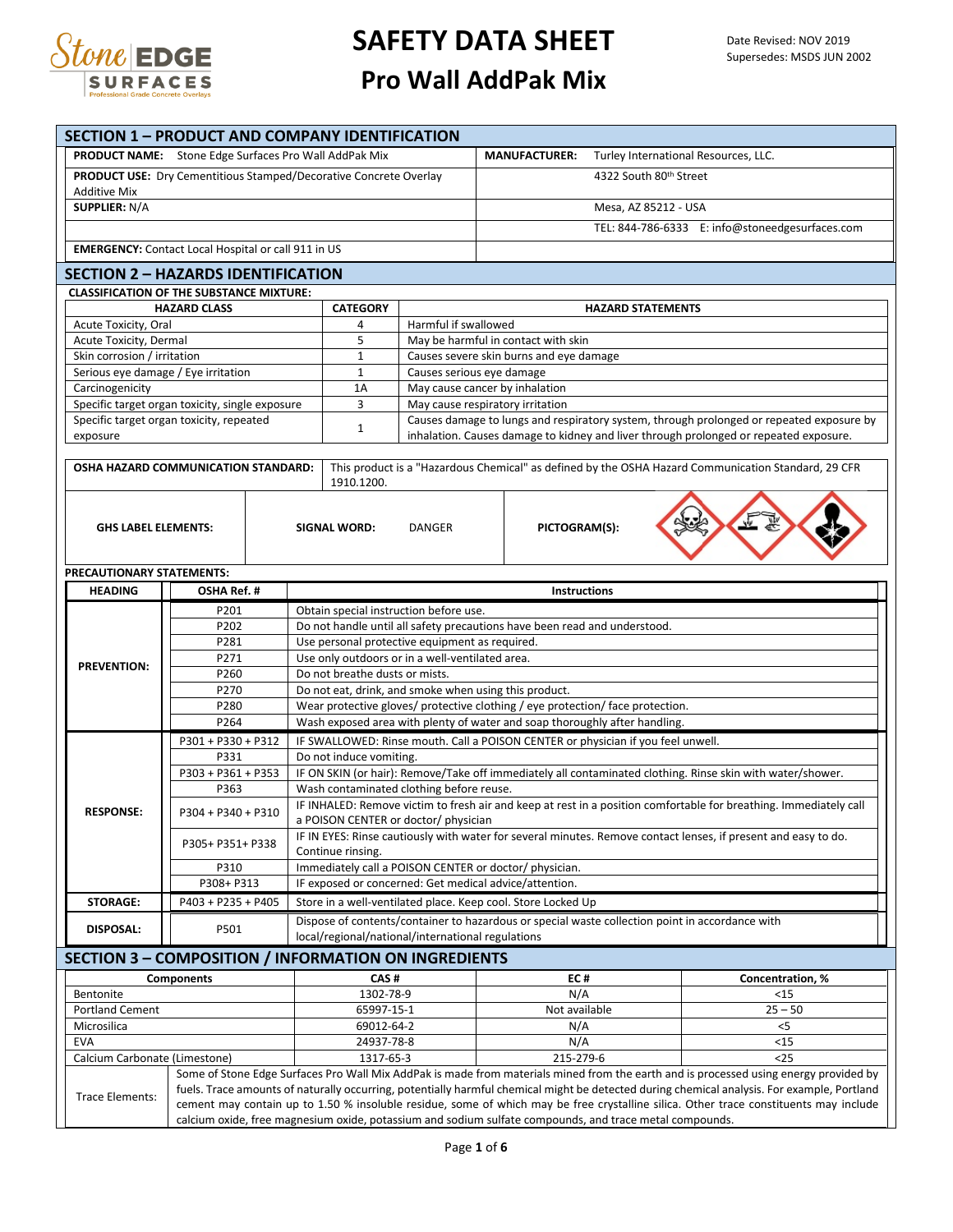

| <b>SECTION 4 - FIRST AID MEASURES</b>                                                                                                                                                                                                                                                                                                                                                                                                                                                                                                                                                                          |                                       |                                                                                                                                                                                                                                                                                                                                                                                                                                                                                                                                                                                                                                                                                                                                                                                                                            |  |  |  |
|----------------------------------------------------------------------------------------------------------------------------------------------------------------------------------------------------------------------------------------------------------------------------------------------------------------------------------------------------------------------------------------------------------------------------------------------------------------------------------------------------------------------------------------------------------------------------------------------------------------|---------------------------------------|----------------------------------------------------------------------------------------------------------------------------------------------------------------------------------------------------------------------------------------------------------------------------------------------------------------------------------------------------------------------------------------------------------------------------------------------------------------------------------------------------------------------------------------------------------------------------------------------------------------------------------------------------------------------------------------------------------------------------------------------------------------------------------------------------------------------------|--|--|--|
| <b>EMERGENCY INFORMATION: Stone Edge Surfaces Pro Wall</b><br>AddPak Mix is a gray cementitious mixture of cement, lime and<br>clay. When in contact with moisture in eyes or on skin, or when<br>mixed with water, it becomes highly caustic (pH>12) and will<br>damage or burn (as severely as third degree) the eyes or skin.<br>Inhalation may cause irritation to the moist mucous<br>membranes of the nose, throat and upper respiratory system or<br>may cause or may aggravate certain lung diseases or<br>conditions. Use exposure controls or personal protection<br>methods described in Section 8. |                                       | EYES: Immediately flush eye thoroughly with water. Continue flushing eye for at least 15<br>minutes, including under lids, to remove all particles. Call physician immediately.<br>SKIN: Wash skin with cool water and pH-neutral soap or a mild detergent. Seek medical<br>treatment if irritation or inflammation develops or persists. Seek immediate medical<br>treatment in the event of burns.<br>INHALATION: Remove person to fresh air. If breathing is difficult, administer oxygen. If not<br>breathing, give artificial respiration. Seek medical help if coughing and other symptoms do<br>not subside. Inhalation of large amounts of product require immediate medical attention.<br>INGESTION: Do not induce vomiting. If conscious, have victim drink plenty of water and call<br>a physician immediately. |  |  |  |
| <b>SECTION 5 - FIREFIGHTING MEASURES</b>                                                                                                                                                                                                                                                                                                                                                                                                                                                                                                                                                                       |                                       |                                                                                                                                                                                                                                                                                                                                                                                                                                                                                                                                                                                                                                                                                                                                                                                                                            |  |  |  |
| <b>SUITABLE EXTINGUISHING MEDIA:</b>                                                                                                                                                                                                                                                                                                                                                                                                                                                                                                                                                                           |                                       | Use an extinguishing agent suitable for the surrounding fire.                                                                                                                                                                                                                                                                                                                                                                                                                                                                                                                                                                                                                                                                                                                                                              |  |  |  |
| <b>UNSUITABLE EXTINGUISHING MEDIA:</b>                                                                                                                                                                                                                                                                                                                                                                                                                                                                                                                                                                         |                                       | Do not use water jet and halogenated compounds                                                                                                                                                                                                                                                                                                                                                                                                                                                                                                                                                                                                                                                                                                                                                                             |  |  |  |
| SPECIFIC HAZARDS ARISING FROM THE<br><b>CHEMICAL:</b>                                                                                                                                                                                                                                                                                                                                                                                                                                                                                                                                                          |                                       | This product is non-flammable and non-combustible. Containers at risk from fire should be cooled with water<br>spray and, if possible, removed from the danger area.                                                                                                                                                                                                                                                                                                                                                                                                                                                                                                                                                                                                                                                       |  |  |  |
| <b>HAZARDUS COMBUSTION PRODUCTS:</b><br>None.                                                                                                                                                                                                                                                                                                                                                                                                                                                                                                                                                                  |                                       |                                                                                                                                                                                                                                                                                                                                                                                                                                                                                                                                                                                                                                                                                                                                                                                                                            |  |  |  |
| SPECIAL PROTECTIVE EQUIPMENT AND<br><b>PRECAUTIONS FOR FIRE-FIGHTERS:</b>                                                                                                                                                                                                                                                                                                                                                                                                                                                                                                                                      |                                       | Firefighters should wear full protective gear.                                                                                                                                                                                                                                                                                                                                                                                                                                                                                                                                                                                                                                                                                                                                                                             |  |  |  |
| <b>SECTION 6 - ACCIDENTAL RELEASE MEASURES</b>                                                                                                                                                                                                                                                                                                                                                                                                                                                                                                                                                                 |                                       |                                                                                                                                                                                                                                                                                                                                                                                                                                                                                                                                                                                                                                                                                                                                                                                                                            |  |  |  |
| <b>EMERGENCY PROCEDURES:</b>                                                                                                                                                                                                                                                                                                                                                                                                                                                                                                                                                                                   |                                       | Keep unnecessary and unprotected personnel from entering spill area. Do not touch or walk through spilled material.                                                                                                                                                                                                                                                                                                                                                                                                                                                                                                                                                                                                                                                                                                        |  |  |  |
| PROTECTIVE EQUIPMENT:                                                                                                                                                                                                                                                                                                                                                                                                                                                                                                                                                                                          |                                       | Use exposure control and personal protection methods as described in Section 8. Ensure adequate<br>ventilation/exhaust extraction. Avoid inhalation of dust and contact with skin and eyes during clean up.                                                                                                                                                                                                                                                                                                                                                                                                                                                                                                                                                                                                                |  |  |  |
| PROPER METHODS OF CONTAINMENT:                                                                                                                                                                                                                                                                                                                                                                                                                                                                                                                                                                                 |                                       | Collect dry material using a scoop. Avoid actions that cause dust to become airborne. Do not dry sweep. Avoid<br>inhalation of dust and contact with skin. Vacuum dust with equipment fitted with HEPA filter and place in a<br>designated labeled waste container. If material is wet, scrape up wet material and place in an appropriate container.<br>Allow the material to dry before disposal. For major spills: approach from upwind. Prevent wind dispersal.                                                                                                                                                                                                                                                                                                                                                        |  |  |  |
| <b>CLEANUP:</b>                                                                                                                                                                                                                                                                                                                                                                                                                                                                                                                                                                                                | federal, state and local regulations. | Seal the container(s), remove from spill area and properly dispose of the waste material in accordance with existing                                                                                                                                                                                                                                                                                                                                                                                                                                                                                                                                                                                                                                                                                                       |  |  |  |
| <b>ENVIRONMENTAL PRECAUTIONS:</b>                                                                                                                                                                                                                                                                                                                                                                                                                                                                                                                                                                              |                                       | Prevent from entering into soil, ditches, sewers, waterways and/or groundwater, basements or confined areas. Large<br>spills in waterways may be hazardous due to alkalinity of the certain components of the product. Inform the relevant<br>authorities if the product has accessed waterways or other natural areas. See Section 12 for more details.                                                                                                                                                                                                                                                                                                                                                                                                                                                                   |  |  |  |

|                                                 | <b>SECTION 7 - HANDLING AND STORAGE</b>                                                                                                                                                                                                                                                                                                                                                                                                                                                                                                                                                                                                                                                                                                                                                                                                                                                                                                                                                                                                                                                                        |
|-------------------------------------------------|----------------------------------------------------------------------------------------------------------------------------------------------------------------------------------------------------------------------------------------------------------------------------------------------------------------------------------------------------------------------------------------------------------------------------------------------------------------------------------------------------------------------------------------------------------------------------------------------------------------------------------------------------------------------------------------------------------------------------------------------------------------------------------------------------------------------------------------------------------------------------------------------------------------------------------------------------------------------------------------------------------------------------------------------------------------------------------------------------------------|
| <b>PRECAUTIONS FOR</b><br><b>SAFE HANDLING:</b> | Do not breathe dust. Use adequate ventilation and/or dust collection methods. Use all available work practices to control dust exposures,<br>such as water sprays. Do not permit dust to collect on walls, floors, sills, ledges, machinery, or equipment. Avoid breakage of bagged<br>material or spills of bulk material. Wear appropriate respiratory, eye and skin protection. Avoid contact with skin and eyes. Wash hands<br>thoroughly after handling. Eating, drinking and smoking should be prohibited in areas where this material is handled, stored and<br>processed. Hands and/or face should be washed before eating, drinking and smoking and at the end of the shift. Remove contaminated<br>clothing and protective equipment before entering eating areas. Wash or vacuum clothing when becomes dusty. Persons with a history<br>of skin sensitization problems should not be employed in any process in which this product is used. Avoid exposure by obtaining and<br>following special instructions before use. Do not handle until all safety precautions have been read and understood. |
| <b>PRECAUTIONS FOR</b><br><b>STORAGE:</b>       | Store in original or approved alternative container protected from direct sunlight in a dry, cool and well-ventilated area away from<br>incompatible materials (see below for details) and food and drink. Keep container tightly closed and sealed until ready for use. Containers<br>that have been opened must be carefully resealed. Store bags to avoid accidental tearing, breaking, or bursting. Avoid windblown dust<br>by shielding or covering outdoor stockpiles. Protect from getting wet from atmospheric moisture and other sources.                                                                                                                                                                                                                                                                                                                                                                                                                                                                                                                                                             |
| <b>INCOMPATIBILITIES:</b>                       | Portland Cement is highly alkaline and will react with acids to produce a violent, heat-generating reaction. Released toxic gases or<br>vapors will depend on the acid involved. Aluminum powder and other alkali and alkaline earth elements will react in wet mortar or<br>concrete, liberating hydrogen gas. Reacts slowly with water forming hydrated compounds, releasing heat and producing a strong<br>alkaline solution until reaction is substantially complete.<br>Calcium Carbonate (Limestone) ignites on contact with fluorine and is incompatible with acids, alum, ammonium salts, and<br>magnesium                                                                                                                                                                                                                                                                                                                                                                                                                                                                                             |
|                                                 |                                                                                                                                                                                                                                                                                                                                                                                                                                                                                                                                                                                                                                                                                                                                                                                                                                                                                                                                                                                                                                                                                                                |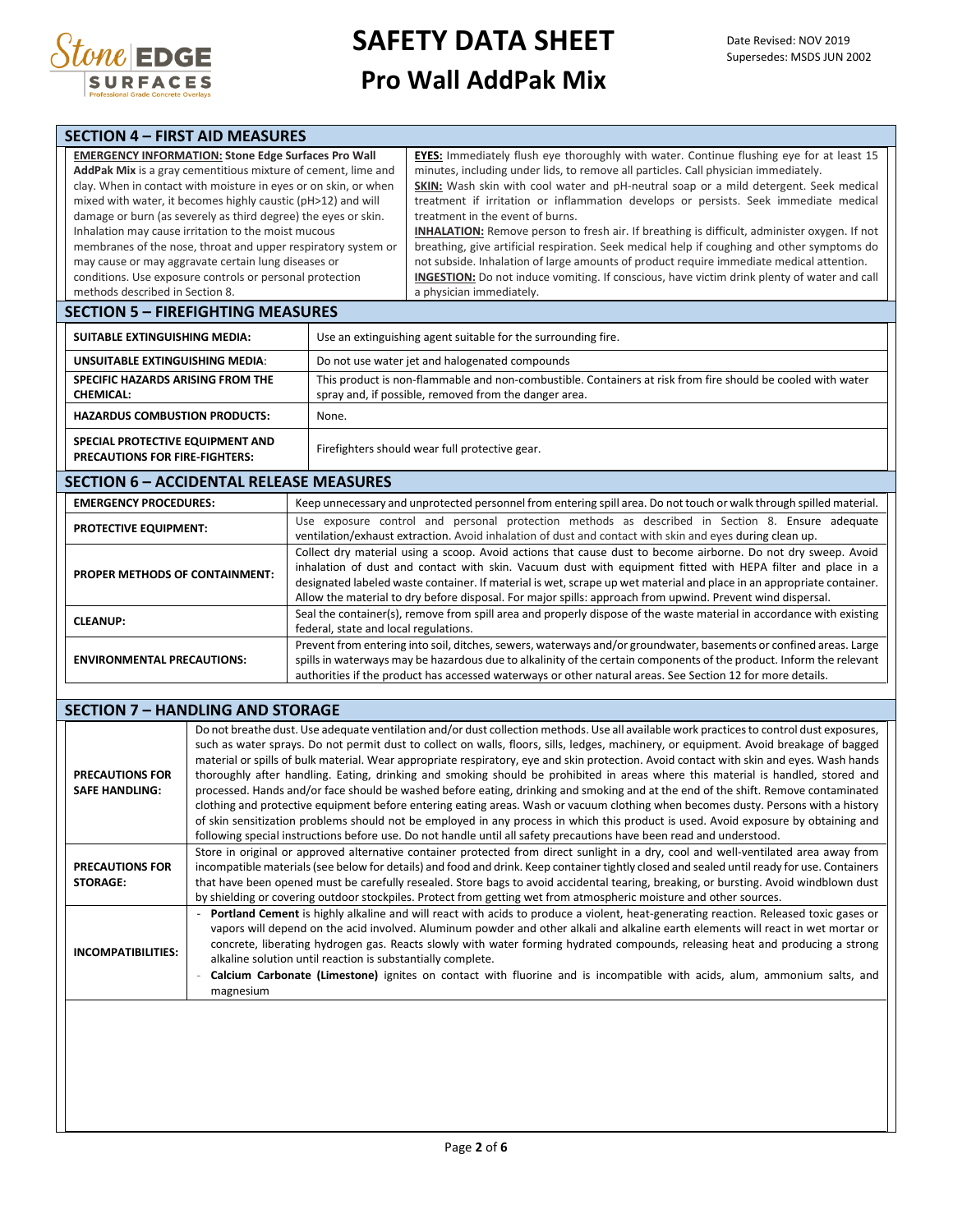

#### **SECTION 8 – PRECAUTIONS TO CONTROL EXPOSURE / PERSONAL PROTECTION OSHA's PERMISSABLE EXPOSURE LIMITS (PEL) COMPONENTS CAS # OSHA PEL mg/m3(e) Cal/OSHA PEL 8-hour TWA,**  $mg/m<sup>3</sup>$ **NIOSH REL Up to 10-hour TWA,**   $mg/m<sup>3</sup>$ **ACGIH 2017 TLV 8hrs TWA,**   $mg/m<sup>3</sup>$ Bentonite 1302-78-9 .05 mg/m<sup>3</sup> (Total Dust) 10 mg/m<sup>3</sup> (Respirable fraction) 5 mg/m<sup>3</sup> No Data  $\left($ Respirable fraction) 5 mg/m<sup>3</sup> Portland Cement 65997-15-1 (Total Dust) 10 (Respirable fraction) 5 (Total Dust) 10 mg/m<sup>3</sup> (Respirable fraction) 5 mg/m<sup>3</sup> (Total Dust) 10 mg/m<sup>3</sup> (Respirable fraction) 5 mg/ $m<sup>3</sup>$  $1 \text{ mg/m}^3$  (no asbestos & < 1% crystalline silica) Microsilica 69012-64-2 (Total Dust) 15 (Respirable fraction) 5 (Total Dust) 10 mg/m<sup>³</sup> (Respirable fraction) 5 (Total Dust) 10 mg/m<sup>³</sup> (Respirable fraction) 5 No Data Calcium Carbonate (Limestone)  $\begin{array}{|l|c|c|c|c|c|}\n\hline\n1317-65-3 & 15 & 10 \text{ mg/m}^3 & 10 \text{ mg/m}^3 & \text{No Data} \\
\hline\n\end{array}$  No Data  $\begin{array}{|l|c|c|c|c|}\n\hline\n10 \text{ mg/m}^3 & 10 \text{ mg/m}^3 & \text{No Data} \\
\hline\n24937-78-8 & \text{No Data} & 0.05 \text{ mg/m}^3 & 0.05 \text{ mg/m}^3$ EVA 24937-78-8 No Data .05 mg/m³ .05 mg/m³ .025 mg/m³ **ENGINEERING CONTROLS:** Avoid actions that cause dust to become airborne. Use local exhaust or general dilution ventilation to control exposure within applicable limits. **PERSONAL PROTECTIVE EQUIPMENT (PPE). RESPIRATORY PROTECTION:** Use local exhaust or general dilution ventilation to control dust levels below applicable exposure limits. Minimize dispersal of dust into air. If local or general ventilation is not adequate to control dust levels below applicable exposure limits or when dust causes irritation or discomfort, use MSHA/NIOSH approved respirators. **EYE PROTECTION:** Wear safety glasses with side shields or goggles to avoid contact with eyes. In extreme dusty environments and unpredictable environments, wear tight fitting unvented or indirectly vented goggles to avoid eye irritation or injury. Contact lenses should not be worn when handling cement or cement containing products. **SKIN PROTECTION:** Wear impervious abrasion and alkali-resistant gloves, boots, long sleeve shirt, long pants or other protective clothing to prevent skin contact. Promptly remove clothing dusty with Wall Mix or clothing dampened with moisture mixed with Wall mix, and launder before re-use. If contact occurs, wash areas contacted by material with pH neutral soap and water. **SECTION 9 – PHYSICAL AND CHEMICAL PROPERTIES VISCOSITY** Not Applicable **APPERANCE:** Gray fine powder<br> **CODOR & ODOR THRESHOLD:** Odorless **APPERANCE:** CODOR & ODOR THRESHOLD: Odorless **APPERANCE:** Not Applicable, N **Odorless <b>FLASH POINT: FLASH POINT:** Not Applicable, Not Flammable, Not Combustible **BOILING POINT:** >1000°C >1000°C >1000°C >1000°C >1000°C >1000°C >1000°C >1000°C + 1000°C + 1000°C + 1000°C + 1000°C + 1000°C + 1000°C + 1000°C + 1000°C + 1000°C + 1000°C + 1000°C + 1000°C + 1000°C + 1000°C + 1000°C + 1000 **EVAPORATION RATE:** Not Applicable **FLAMMABILITY (SOLID/GAS) VAPOR PRESSURE:** Not applicable **pH (IN WATER): (ASTM D 1293-95)** 12-13 **VAPOR DENSITY:** Not applicable **SOLUBILITY IN WATER:** Slightly (0.1%-1.0%)<br>
Not Applicable **UPPER/LOWER FLAMMABILITY** Not Flammable, Not **RELATIVE DENSITY** Not Applicable **UPPER/LOWER FLAMMABILITY** Not Flammable, Not Explosive<br> **PARTITION COEFFICIENT: n-octano/wtr.** Not Applicable **QUITION TEMPERATURE** Not Flammable **PARTITION COEFFICIENT: n-octano/wtr.** Not Applicable **AUTO IGNITION TEMPERATURE** Not Flammable **SECTION 10 – STABILITY AND REACTIVITY CHEMICAL STABILITY:** Product is stable under recommended storage conditions. Keep dry until used. **CHEMICAL REACTIVITY:** Hazardous Polymerization: Will not occur Corrosion to Metals: Has corrosive effects to metal. Oxidizing Properties:  $\qquad \qquad$  Not classified as oxidizing **CONDITIONS TO AVOID:** Unintentional contact with water or high humidity. Contact with water will result in hydration and produces (caustic) calcium hydroxide and heat. Avoid generation of dust. **INCOMPATIBILITY:** - **Portland Cement** is highly alkaline and will react with acids to produce a violent, heat-generating reaction. Released toxic gases or vapors will depend on the acid involved. Aluminum powder and other alkali and alkaline earth elements will react in wet mortar or concrete, liberating hydrogen gas. Reacts slowly with water forming hydrated compounds, releasing heat and producing a strong alkaline solution until reaction is substantially complete. - **Calcium Carbonate (Limestone)** ignites on contact with fluorine and is incompatible with acids, alum, ammonium salts, and magnesium **HAZARDOUS DECOMPOSITION:** Will not spontaneously occur. Adding water results in hydration and produces (caustic) calcium hydroxide. Under normal conditions of storage and use, hazardous decomposition products should not be produced. In fire conditions, depending on temperature, air supply and presence of other materials, decomposition products can include, but are not limited to carbon dioxide, carbon monoxide, silica oxides, sulfur oxides, metal oxides.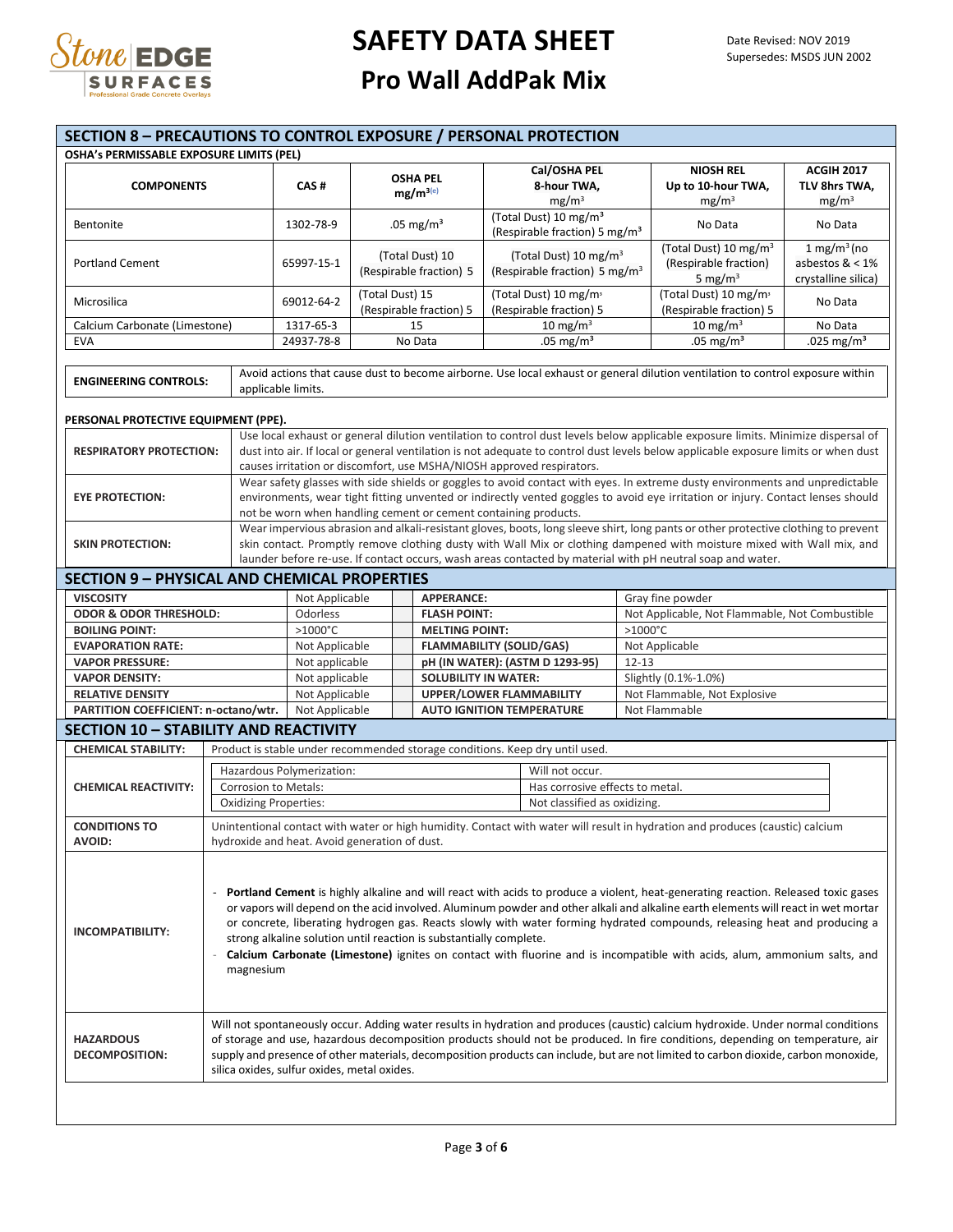

### **SECTION 11 – TOXOCOLOGY INFORMATION**

|                                                                                    | LIKELY ROUTES OF EXPOSURE:                                                                                                                  |                                                                                            |                                                                                                                                                                                                                                                                                                                                                                                                                                                                                                                                                                                                                                                                                                                                                                                                | Skin and Eye Contact, Inhalation and Ingestion.              |                                                                                          |                                                                                                                                                                                                                                                                       |  |  |
|------------------------------------------------------------------------------------|---------------------------------------------------------------------------------------------------------------------------------------------|--------------------------------------------------------------------------------------------|------------------------------------------------------------------------------------------------------------------------------------------------------------------------------------------------------------------------------------------------------------------------------------------------------------------------------------------------------------------------------------------------------------------------------------------------------------------------------------------------------------------------------------------------------------------------------------------------------------------------------------------------------------------------------------------------------------------------------------------------------------------------------------------------|--------------------------------------------------------------|------------------------------------------------------------------------------------------|-----------------------------------------------------------------------------------------------------------------------------------------------------------------------------------------------------------------------------------------------------------------------|--|--|
| <b>SYMPTOMS OF EXPOSURE:</b>                                                       |                                                                                                                                             |                                                                                            |                                                                                                                                                                                                                                                                                                                                                                                                                                                                                                                                                                                                                                                                                                                                                                                                |                                                              |                                                                                          |                                                                                                                                                                                                                                                                       |  |  |
|                                                                                    | <b>INGESTION:</b>                                                                                                                           |                                                                                            | Harmful if swallowed. Adverse symptoms may include burns to mouth, throat and stomach, abdominal pain,<br>nausea and diarrhea. Although inadvertent ingestion of small quantities of wet concrete or its dry ingredients<br>are not known to be harmful, ingestion of larger quantities can be harmful and requires immediate medical<br>attention                                                                                                                                                                                                                                                                                                                                                                                                                                             |                                                              |                                                                                          |                                                                                                                                                                                                                                                                       |  |  |
|                                                                                    | <b>INHALATION:</b>                                                                                                                          |                                                                                            | May cause respiratory tract irritation and coughing. Some ingredients may contain trace amounts of crystalline<br>silica. Exposure to these ingredients in excess of the applicable TLV or PEL (see Section 2) may cause or<br>aggravate other lung conditions. Exposure to Portland cement may cause irritation to the moist mucous<br>membranes of the nose, throat, and upper respiratory system. It may also leave unpleasant deposits in the<br>nose. May cause allergy or asthma symptoms or breathing difficulties if inhaled.                                                                                                                                                                                                                                                          |                                                              |                                                                                          |                                                                                                                                                                                                                                                                       |  |  |
| <b>SKIN CORROSION</b><br><b>SKIN IRRITATION</b><br><b>ACUTE</b><br><b>TOXICITY</b> |                                                                                                                                             |                                                                                            | Exposure during the handling or mixing of the dry ingredients may cause drying of the skin with consequent<br>mild irritation or more significant effects attributable to aggravation of other conditions. Exposure to wet<br>concrete may cause more severe skin effects including thickening, cracking or fissuring of the skin. Prolonged<br>exposure can cause severe skin damage in the form of (caustic) chemical burns. May cause skin burns. A more<br>severe response may be expected if skin is abraded (scratched or cut). The response may appear in a variety<br>of forms ranging from a mild rash to severe skin ulcers. Persons already sensitized may react to their first<br>contact with the product. Other persons may first experience this effect after years of contact. |                                                              |                                                                                          |                                                                                                                                                                                                                                                                       |  |  |
|                                                                                    | <b>SERIOUS EYE DAMAGE &amp;</b><br><b>IRRITATION</b><br><b>SPECIFIC TARGET ORGAN</b><br><b>GENERAL TOXICITY:</b><br><b>SINGLE EXPOSURE:</b> |                                                                                            | Wet or Dry product may cause serious eye damage. Adverse symptoms may include tearing, redness, pain and<br>in the worst case blindness. Dust may cause abrasion of the cornea. wet concrete may cause effects ranging<br>from moderate eye irritation to chemical burns and blindness                                                                                                                                                                                                                                                                                                                                                                                                                                                                                                         |                                                              |                                                                                          |                                                                                                                                                                                                                                                                       |  |  |
|                                                                                    |                                                                                                                                             |                                                                                            | This product contains components that may cause respiratory tract irritation after single exposure.                                                                                                                                                                                                                                                                                                                                                                                                                                                                                                                                                                                                                                                                                            |                                                              |                                                                                          |                                                                                                                                                                                                                                                                       |  |  |
|                                                                                    | <b>SPECIFIC TARGET ORGAN</b><br><b>GENERAL TOXICITY:</b><br><b>REPEAT EXPOSURE</b>                                                          |                                                                                            | This product contains components that may cause respiratory tract irritation (asthma, bronchitis, emphysema,<br>and chronic obstructive pulmonary disease), lung disease or lung cancer, kidney disease, tuberculosis, silicosis,<br>autoimmune and kidney diseases after prolonged and repeat exposure to airborne free respirable crystalline<br>silica if product is handled without adequate protection.                                                                                                                                                                                                                                                                                                                                                                                   |                                                              |                                                                                          |                                                                                                                                                                                                                                                                       |  |  |
|                                                                                    | <b>ASPIRATION HAZARD:</b>                                                                                                                   |                                                                                            | Not an aspiration hazard.                                                                                                                                                                                                                                                                                                                                                                                                                                                                                                                                                                                                                                                                                                                                                                      |                                                              |                                                                                          |                                                                                                                                                                                                                                                                       |  |  |
|                                                                                    | <b>Respiratory and</b><br><b>Skin Sensitizer:</b><br><b>Generative Cell</b>                                                                 |                                                                                            |                                                                                                                                                                                                                                                                                                                                                                                                                                                                                                                                                                                                                                                                                                                                                                                                |                                                              | Compounds, CAS #: 18540-29-9: skin sensitizer; present in Portland Cement at level <0.1% | This product contains trace amounts of chemical (impurity) that is reported to be a skin sensitizer. Chromium (VI)                                                                                                                                                    |  |  |
|                                                                                    | Mutagenicity                                                                                                                                |                                                                                            |                                                                                                                                                                                                                                                                                                                                                                                                                                                                                                                                                                                                                                                                                                                                                                                                | Risk to humans is not expected from exposure to this product |                                                                                          |                                                                                                                                                                                                                                                                       |  |  |
| <b>CHRONIC</b><br><b>TOXICITY</b>                                                  | Carcinogenicity:                                                                                                                            | This product contains<br>components reported<br>to be carcinogenic to<br>humans. Group 1). |                                                                                                                                                                                                                                                                                                                                                                                                                                                                                                                                                                                                                                                                                                                                                                                                | <b>Portland Cement</b><br>CAS # 65997-15-1                   |                                                                                          | ACGIH   A4 - Not Classifiable as a Human Carcinogen                                                                                                                                                                                                                   |  |  |
| Reproductive<br>Toxicity:                                                          |                                                                                                                                             |                                                                                            |                                                                                                                                                                                                                                                                                                                                                                                                                                                                                                                                                                                                                                                                                                                                                                                                |                                                              |                                                                                          | Risk to humans is not expected from exposure to this product. However, this product contains trace amounts of chemical (impurities) that<br>are reported to cause developmental issues. Chromium (VI) Compounds, CAS #: 18540-29-9 and Methyl alcohol, CAS #: 67-56-1 |  |  |
| General<br>Product<br>Warning:                                                     |                                                                                                                                             |                                                                                            |                                                                                                                                                                                                                                                                                                                                                                                                                                                                                                                                                                                                                                                                                                                                                                                                |                                                              |                                                                                          | May cause cancer. Prolonged and repeated exposure to airborne free respirable particles can result in lung disease and/or lung cancer.                                                                                                                                |  |  |
|                                                                                    |                                                                                                                                             |                                                                                            |                                                                                                                                                                                                                                                                                                                                                                                                                                                                                                                                                                                                                                                                                                                                                                                                |                                                              |                                                                                          |                                                                                                                                                                                                                                                                       |  |  |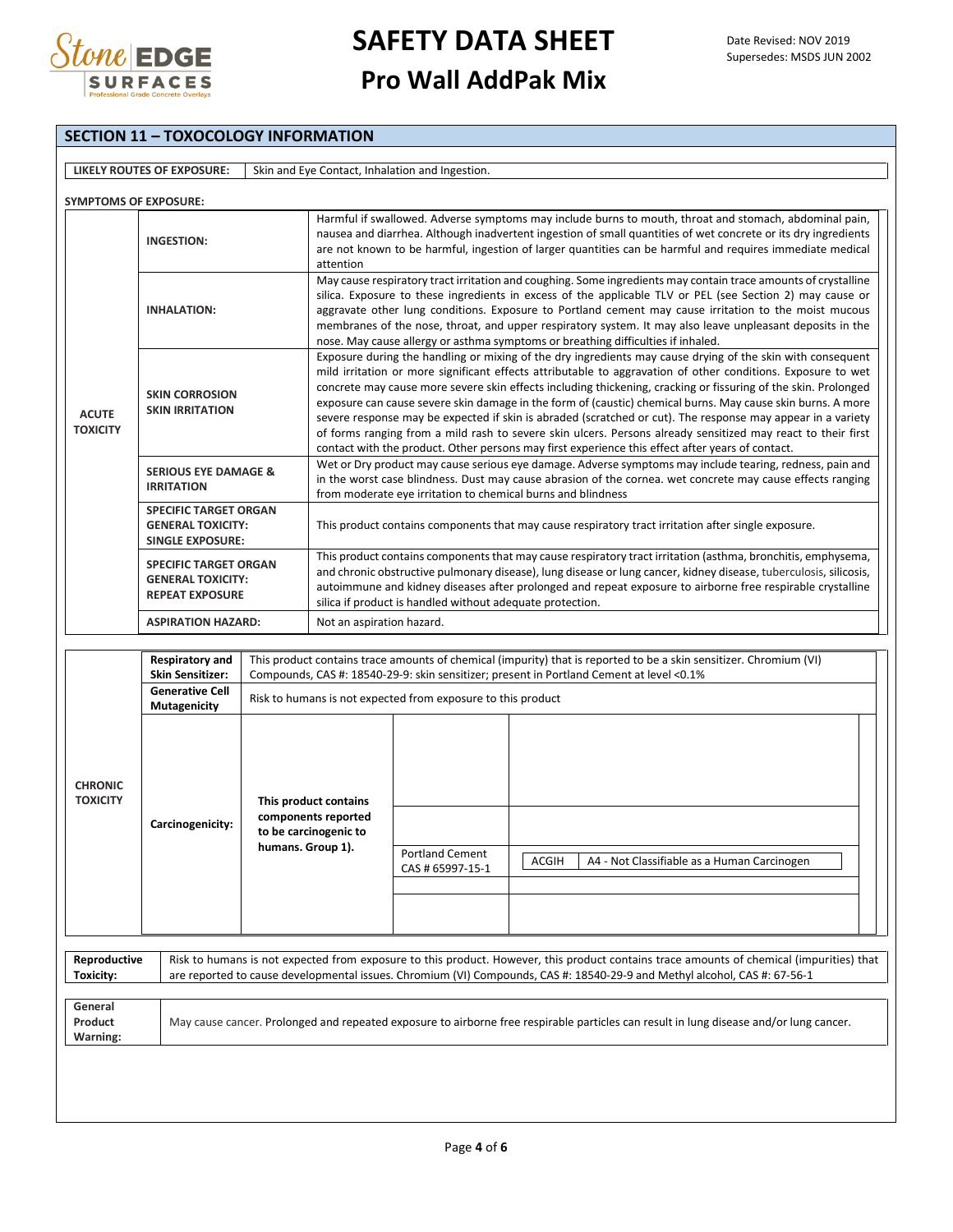

|                                   |                                                                                                                                                                                                                                                                                                  |  | <b>SECTIONS 12 - ECOLOGICAL INFORMATION</b>                                                                                                                                                                                         |  |  |
|-----------------------------------|--------------------------------------------------------------------------------------------------------------------------------------------------------------------------------------------------------------------------------------------------------------------------------------------------|--|-------------------------------------------------------------------------------------------------------------------------------------------------------------------------------------------------------------------------------------|--|--|
|                                   |                                                                                                                                                                                                                                                                                                  |  | Not classified as environmentally hazardous. However, this does not exclude the possibility that large or frequent spills                                                                                                           |  |  |
| <b>ECOTOXICITY</b>                |                                                                                                                                                                                                                                                                                                  |  | can have a harmful or damaging effect on the environment.                                                                                                                                                                           |  |  |
|                                   | PERSISTENCE AND DEGRADABILITY:                                                                                                                                                                                                                                                                   |  | No information available for the product, believed to be not readily biodegradable by OECD criteria.                                                                                                                                |  |  |
| <b>BIOACCUMULATIVE POTENTIAL:</b> |                                                                                                                                                                                                                                                                                                  |  | No information is available for the product, but it is believed that no significant accumulation in organisms is expected                                                                                                           |  |  |
| <b>MOBILITY IN SOIL:</b>          |                                                                                                                                                                                                                                                                                                  |  | No information is available for the product, but it is believed that mobility in soil is not expected                                                                                                                               |  |  |
| <b>OTHER ADVERSE EFFECTS:</b>     |                                                                                                                                                                                                                                                                                                  |  | No information is available for the product                                                                                                                                                                                         |  |  |
|                                   |                                                                                                                                                                                                                                                                                                  |  |                                                                                                                                                                                                                                     |  |  |
|                                   |                                                                                                                                                                                                                                                                                                  |  |                                                                                                                                                                                                                                     |  |  |
|                                   |                                                                                                                                                                                                                                                                                                  |  | ECOTOXICITY TEST RESULTS: No information is available for this product mixture. Results for components, where available:                                                                                                            |  |  |
|                                   |                                                                                                                                                                                                                                                                                                  |  |                                                                                                                                                                                                                                     |  |  |
|                                   |                                                                                                                                                                                                                                                                                                  |  |                                                                                                                                                                                                                                     |  |  |
|                                   | Acute toxicity<br>Fish LC50 (Rainbow Trout), 96hrs: >10,000 mg/L                                                                                                                                                                                                                                 |  |                                                                                                                                                                                                                                     |  |  |
|                                   | Aquatic invertebrates EC50 (Daphnia magna), 48hrs: >1,000 mg/L<br>Calcium Carbonate                                                                                                                                                                                                              |  |                                                                                                                                                                                                                                     |  |  |
|                                   | Aquatic plants EC50 (Algae), 72hrs: >200 mg/L<br>(Limestone),                                                                                                                                                                                                                                    |  |                                                                                                                                                                                                                                     |  |  |
|                                   |                                                                                                                                                                                                                                                                                                  |  |                                                                                                                                                                                                                                     |  |  |
|                                   | In solid state, this mineral is a major part of the rocks of earth's surface and is not biodegradable. Negative effect on environment<br>CAS #: 1317-65-3<br>should be therefore excluded. It is dissolved in a natural state and indispensable part of natural waters. Concentrated suspensions |  |                                                                                                                                                                                                                                     |  |  |
|                                   |                                                                                                                                                                                                                                                                                                  |  | of minerals in natural waters may have an unfavorable effect on water organisms.                                                                                                                                                    |  |  |
|                                   |                                                                                                                                                                                                                                                                                                  |  |                                                                                                                                                                                                                                     |  |  |
|                                   |                                                                                                                                                                                                                                                                                                  |  | <b>SECTION 13 - DISPOSAL CONSIDERATIONS</b>                                                                                                                                                                                         |  |  |
|                                   | <b>PRODUCT DISPOSAL:</b>                                                                                                                                                                                                                                                                         |  | The generation of waste should be avoided or minimized wherever possible. If product becomes a waste, it does not meet criteria of                                                                                                  |  |  |
|                                   |                                                                                                                                                                                                                                                                                                  |  | hazardous waste as defined in 40 CFR 261, Subpart C and D. Do not discharge or dump material into sewer system, the ground or                                                                                                       |  |  |
|                                   |                                                                                                                                                                                                                                                                                                  |  | bodies of water. Spill cleanup residues may still be subject to RCRA storage and disposal requirements. Dispose waste in compliance                                                                                                 |  |  |
|                                   |                                                                                                                                                                                                                                                                                                  |  | with local, state and federal regulations via licensed waste disposal contractor. See Section 7 for Handling Procedures. See Section 8                                                                                              |  |  |
|                                   |                                                                                                                                                                                                                                                                                                  |  | for Personal Protective Equipment recommendations                                                                                                                                                                                   |  |  |
|                                   | <b>CONTAINER DISPOSAL:</b>                                                                                                                                                                                                                                                                       |  | Even after emptying, container may retain residues. Containers should be completely emptied and safely stored until appropriately                                                                                                   |  |  |
|                                   |                                                                                                                                                                                                                                                                                                  |  | reconditioned or dispose of (contents/container) in accordance with local/regional/national/international regulations.                                                                                                              |  |  |
|                                   |                                                                                                                                                                                                                                                                                                  |  | <b>SECTION 14 - TRANSPORTATION CONSIDERATIONS</b>                                                                                                                                                                                   |  |  |
|                                   | Land transport, U.S. DOT:                                                                                                                                                                                                                                                                        |  | Non-Regulated                                                                                                                                                                                                                       |  |  |
|                                   | Sea transport, IMDG                                                                                                                                                                                                                                                                              |  | Non-Regulated                                                                                                                                                                                                                       |  |  |
|                                   | Air transport, IATA/ICAO:                                                                                                                                                                                                                                                                        |  | Non-Regulated                                                                                                                                                                                                                       |  |  |
|                                   |                                                                                                                                                                                                                                                                                                  |  | <b>SECTION 15 - REGULATORY INFORMATION</b> (Non-Mandatory Section as per OSHA: Not a Complete List)                                                                                                                                 |  |  |
| <b>U.S. REGULATIONS</b>           |                                                                                                                                                                                                                                                                                                  |  |                                                                                                                                                                                                                                     |  |  |
| <b>OSHA HCS:</b>                  |                                                                                                                                                                                                                                                                                                  |  |                                                                                                                                                                                                                                     |  |  |
|                                   |                                                                                                                                                                                                                                                                                                  |  |                                                                                                                                                                                                                                     |  |  |
|                                   |                                                                                                                                                                                                                                                                                                  |  | This product is a "Hazardous Chemical" as defined by the OSHA Hazard Communication Standard, 29CFR 1910.1200.                                                                                                                       |  |  |
|                                   | <b>TSCA REGULATIONS:</b>                                                                                                                                                                                                                                                                         |  | All components of this product are listed or are exempt from TSCA Inventory requirements under 40 CFR 720.30                                                                                                                        |  |  |
|                                   | EPCRA Section 302 (40 CFR Part 355)                                                                                                                                                                                                                                                              |  | (Emergency Response Planning, Extremely Hazardous Substance): No components are subject to the reporting.                                                                                                                           |  |  |
|                                   | EPCRA Section 304 (40 CFR Part 355                                                                                                                                                                                                                                                               |  | (Emergency Release Notification Requirements): No components are subject to the reporting.                                                                                                                                          |  |  |
|                                   | EPCRA Sections 311 & 312                                                                                                                                                                                                                                                                         |  | (Hazardous Chemical Inventory Reporting, Hazard Categories): Acute Health Hazard, Chronic Health Hazard                                                                                                                             |  |  |
|                                   | EPCRA Section 313 40 CFR Part 372)                                                                                                                                                                                                                                                               |  | (Toxic Chemical Release Inventory Reporting): No components or impurities of this product are present above De                                                                                                                      |  |  |
|                                   |                                                                                                                                                                                                                                                                                                  |  | Minimis level and therefore do not require reporting.                                                                                                                                                                               |  |  |
|                                   |                                                                                                                                                                                                                                                                                                  |  | (Hazardous Substances Release Notification): No components are subject to the reporting. Some of the components                                                                                                                     |  |  |
|                                   | <b>CERCLA Sections 102-103</b>                                                                                                                                                                                                                                                                   |  | contain trace amounts of the following chemicals that require reporting if a criterion of reportable quantity is fulfilled:                                                                                                         |  |  |
|                                   | (40 CFR Part 302)                                                                                                                                                                                                                                                                                |  | Fine Mineral Fibers of average diameter ≤1µm (including Crystalline Silica, CAS #: 14808-60-7 with diameter ≤1µm)<br>Chromium (VI) Compounds, CAS #: 18540-29-9: *for Chromium, CAS #: 7440-47-3: RQ: 5,000 lbs Methyl alcohol, CAS |  |  |
|                                   |                                                                                                                                                                                                                                                                                                  |  | #: 67-56-1: RQ: 5,000 lbs                                                                                                                                                                                                           |  |  |
|                                   |                                                                                                                                                                                                                                                                                                  |  |                                                                                                                                                                                                                                     |  |  |
| <b>CLEAN AIR ACT</b>              |                                                                                                                                                                                                                                                                                                  |  | Ozone Depleting Substances (ODS): This product does not contain and is not manufactured with ozone depleting substances.<br>Hazardous Air Pollutants, OSHA, Section 112(b), Table Z-1 and Table Z-3:                                |  |  |
|                                   | <b>COMPONENT ANALYSIS - STATE</b>                                                                                                                                                                                                                                                                |  |                                                                                                                                                                                                                                     |  |  |
| <b>STATE</b>                      |                                                                                                                                                                                                                                                                                                  |  | <b>INFORMATION</b>                                                                                                                                                                                                                  |  |  |
|                                   |                                                                                                                                                                                                                                                                                                  |  | The following statement(s) are provided under the California Safe Drinking Water and Toxic Enforcement Act of 1986 (Proposition 65):                                                                                                |  |  |
| CA                                |                                                                                                                                                                                                                                                                                                  |  | WARNING! This product contains chemicals known to the state of California to cause cancer, birth defects, or other reproductive harm.                                                                                               |  |  |
|                                   |                                                                                                                                                                                                                                                                                                  |  |                                                                                                                                                                                                                                     |  |  |
|                                   |                                                                                                                                                                                                                                                                                                  |  |                                                                                                                                                                                                                                     |  |  |
|                                   |                                                                                                                                                                                                                                                                                                  |  |                                                                                                                                                                                                                                     |  |  |
|                                   |                                                                                                                                                                                                                                                                                                  |  |                                                                                                                                                                                                                                     |  |  |
|                                   |                                                                                                                                                                                                                                                                                                  |  |                                                                                                                                                                                                                                     |  |  |
|                                   |                                                                                                                                                                                                                                                                                                  |  |                                                                                                                                                                                                                                     |  |  |
|                                   |                                                                                                                                                                                                                                                                                                  |  |                                                                                                                                                                                                                                     |  |  |
|                                   |                                                                                                                                                                                                                                                                                                  |  |                                                                                                                                                                                                                                     |  |  |
|                                   |                                                                                                                                                                                                                                                                                                  |  |                                                                                                                                                                                                                                     |  |  |
|                                   |                                                                                                                                                                                                                                                                                                  |  |                                                                                                                                                                                                                                     |  |  |
|                                   | <b>SECTION 16 - OTHER INFORMATION</b>                                                                                                                                                                                                                                                            |  |                                                                                                                                                                                                                                     |  |  |